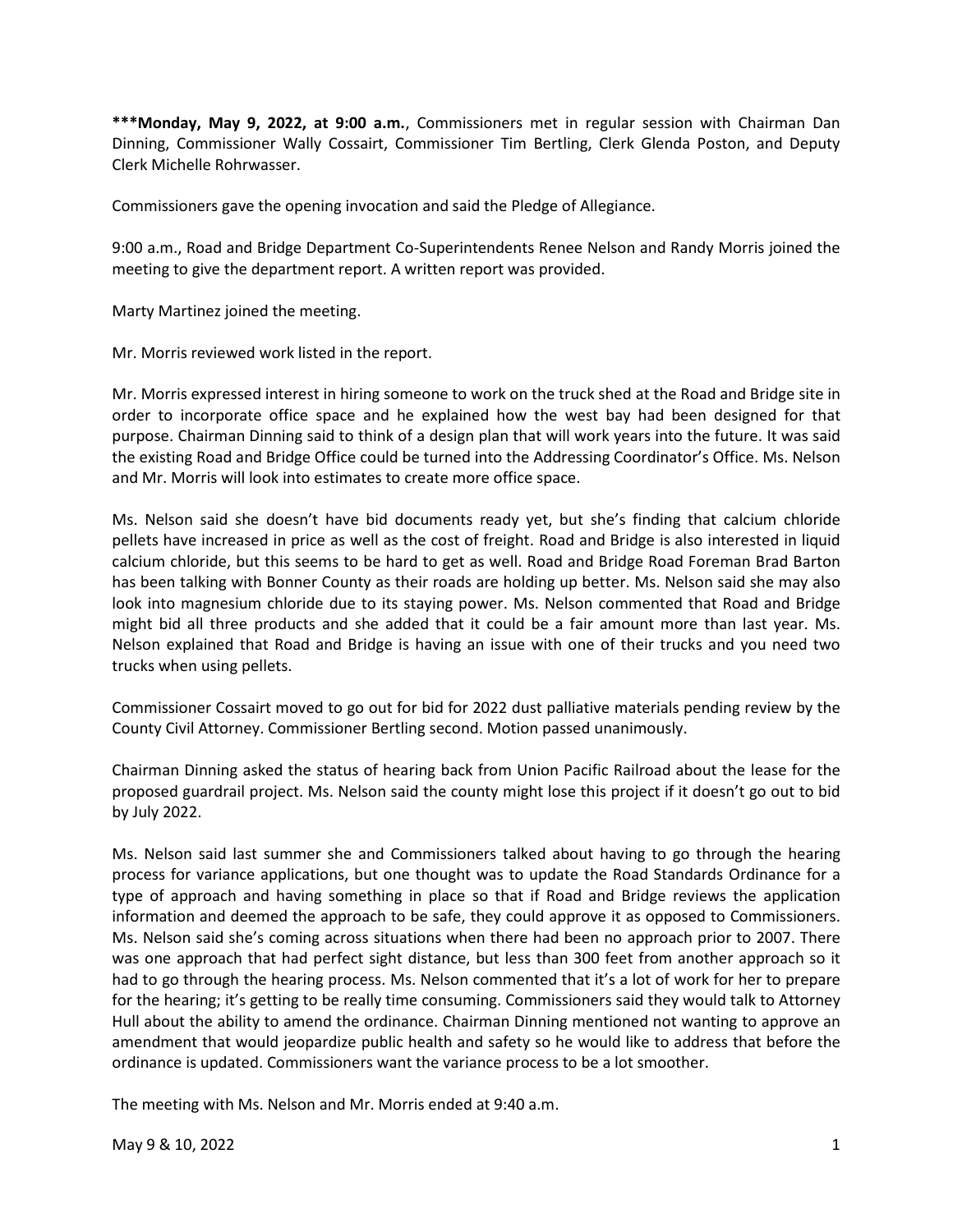Kevin Lederhos contacted Commissioners via telephone at 9:41 a.m. to inquire about the topic of broadband that is listed on the agenda. Chairman Dinning said Commissioners received an email from the Idaho Association of Counties about the Idaho Broadband Advisory Board seeking public comments on the statewide plan for broadband. Mr. Lederhos said he received that information as well.

Mr. Lederhos ended his call at 9:42 a.m.

Commissioner Cossairt moved to approve the minutes of April 18 & 19, 2022 and April 25 & 26, 2022. Commissioner Bertling second. Motion passed unanimously.

Clerk Poston discussed possibly having a shred event for the community and she mentioned having seen one of the local banks do this. The cost for the company to come to Boundary County so the public can have documents shredded is \$290.00 per hour and they're usually there for three hours. There is no charge for travel. Clerk Poston said the city could put a tickler in with the utility bills, but it's just a suggestion.

9:46 a.m., County Civil Attorney Tevis Hull joined the meeting at 9:46 a.m.

Chairman Dinning mentioned to Attorney Hull that Bonner County Commissioner Jeff Connolly informed him that Bonner County is going forward with a memorandum of understanding with Boundary County for public defender services and they will send the agreement directly to Attorney Hull for review.

Attorney Hull said he's working on the hold harmless insurance issue as it relates to the lease for the tanker trailer and he's working on the Riverside Road Improvement Project as well. Attorney Hull mentioned that he had spoken with Gary Gates with the Federal Aviation Administration (FAA), but the call was disconnected. There are two issues Attorney Hull said he's addressing with the FAA; one is the fair market value for the land lease with North Bench Fire Department and the other one is if the county were to sell a piece of property that was purchased with federal funds, does that money go back to the federal government. Attorney Hull informed Commissioners that he had a meeting with Attorney Eric Anderson about the Dan DeHart property. There is county property south of the airport that protects the airport's zone and the Dehart property is south of that county property. Attorney Anderson explained that from his client's perspective, there is a piece of the DeHart property on the northwest corner that is part of the airport zone. Attorney Hull said there is an easement question of if the county would need that 20 feet. If the county sold that, would there be a trade and the county would restrict 20 feet to have no buildings, etc. It would be an easement with no buildings and the easement would be restricted any way the county could. Attorney Hull asked if it's worth talking to Attorney Anderson more about it. Commissioners were in favor of Attorney Hull and Attorney Anderson discussing the easement.

10:00 a.m., Road and Bridge Department Co-Superintendents Randy Morris and Renee Nelson joined the meeting again at Commissioners' request. Those present updated Attorney Hull on the question of looking into updating the Road Standards Ordinance to allow Road and Bridge to approve variance applications in certain situations.

Mr. Morris and Ms. Nelson left the meeting at 10:02 a.m.

Commissioners informed Attorney Hull that Commissioners received a quote of approximately \$94,000.00 to redo the roof of the jail, but the contractor is requesting a deposit of \$38,000.00.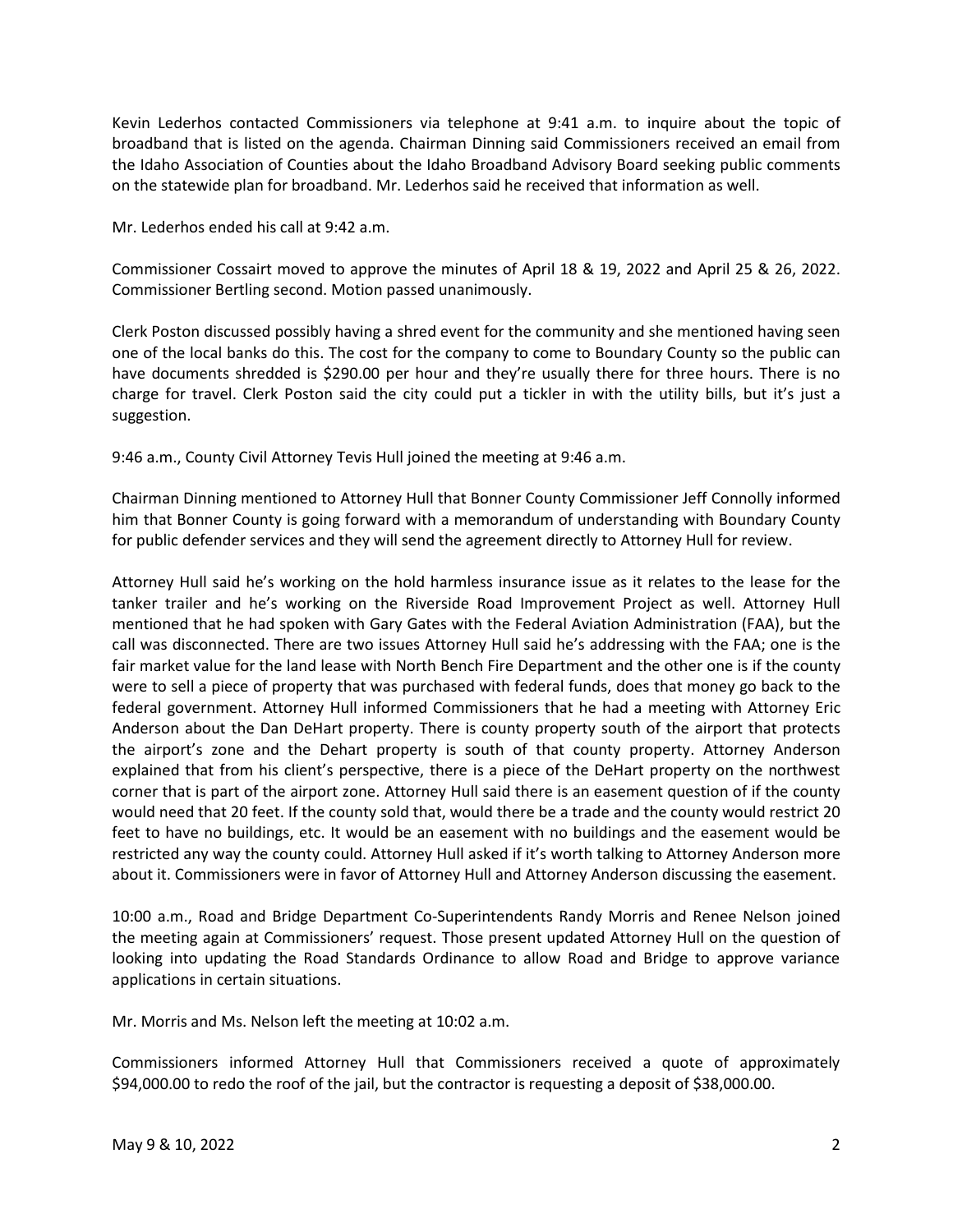Attorney Hull left the meeting at 10:10 a.m.

Courthouse Maintenance John Buckley stopped by Commissioners' Office. Mr. Buckley said CDA Stump Grinding & Tree Service trimmed the trees bordering the Courthouse in the past and with the injections given, the trees did really well. The Quote is \$2,450.00 to trim the nine maple trees and give them a soil root injection. Commissioners approved the quote and Mr. Buckley said he would contact Shawn Smith with CDA Stump Grinding to let him know the quote was approved.

Mr. Buckley left the meeting at 10:11 a.m.

Commissioner Cossairt moved to approve the Certificate of Residency for Wyatt Smith. Commissioner Bertling second. Motion passed unanimously.

Commissioner Cossairt moved to approve the catering permits for Mugsy's Tavern and Grill for Mountain Mafia events held on May 20 & 21, 2022 and June 10, 11 & 12, 2022. Commissioner Bertling second. Motion passed unanimously.

Commissioner Cossairt moved to approve and sign the Findings and Decision for Planning and Zoning File #22-0029 for Applicant John Poland. Commissioner Bertling second. Motion passed unanimously.

Clerk Poston spoke of a possibly having a community shred day where a company will come to Bonners Ferry for a few hours so the public can have their documents shredded. Clerk Poston will contact the company to get the details.

Commissioner Cossairt moved to sign the Department of Education document for a county public defender. Commissioner Bertling second. Motion passed unanimously.

10:30 a.m., Sheriff Dave Kramer and Undersheriff Rich Stephens joined the meeting.

Sheriff Kramer mentioned that the cost to outfit the new Tahoe for his office has been included in the lease amount. The annual payment will be \$11,634.00. There is no extra cost if the Sheriff's Office goes over mileage. There will be an option to buy the Tahoe at the end of the lease or the county can lease a new vehicle. The master lease agreement is to lease the Tahoe with The Bancorp, but there will be another lease once the vehicle is outfitted. There will be just the one lease for now and the payment isn't due until October 2022. The Sheriff's Office will transfer Undersheriff Stephens's current Tahoe to the jail and a couple Sheriff's Office vehicles will be readied for surplus. Sheriff Kramer said he can also surplus the Humvee.

Commissioner Cossairt moved to sign the Master Lease Agreement with The Bancorp for a Chevrolet Tahoe, including outfitting, for the Sheriff's Office at a cost of \$56,940.83 with annual payments of \$11,634.00. Commissioner Bertling second. Motion passed unanimously.

Sheriff Kramer said the county used to fund \$6,000.00 for the school resource officer and he would be in favor of continuing that. The county hasn't put funding toward this program since approximately 2018. A request for funding should be coming to the county, according to Sheriff Kramer.

The meeting with Sheriff Kramer and Undersheriff Stephens ended at 10:53 a.m.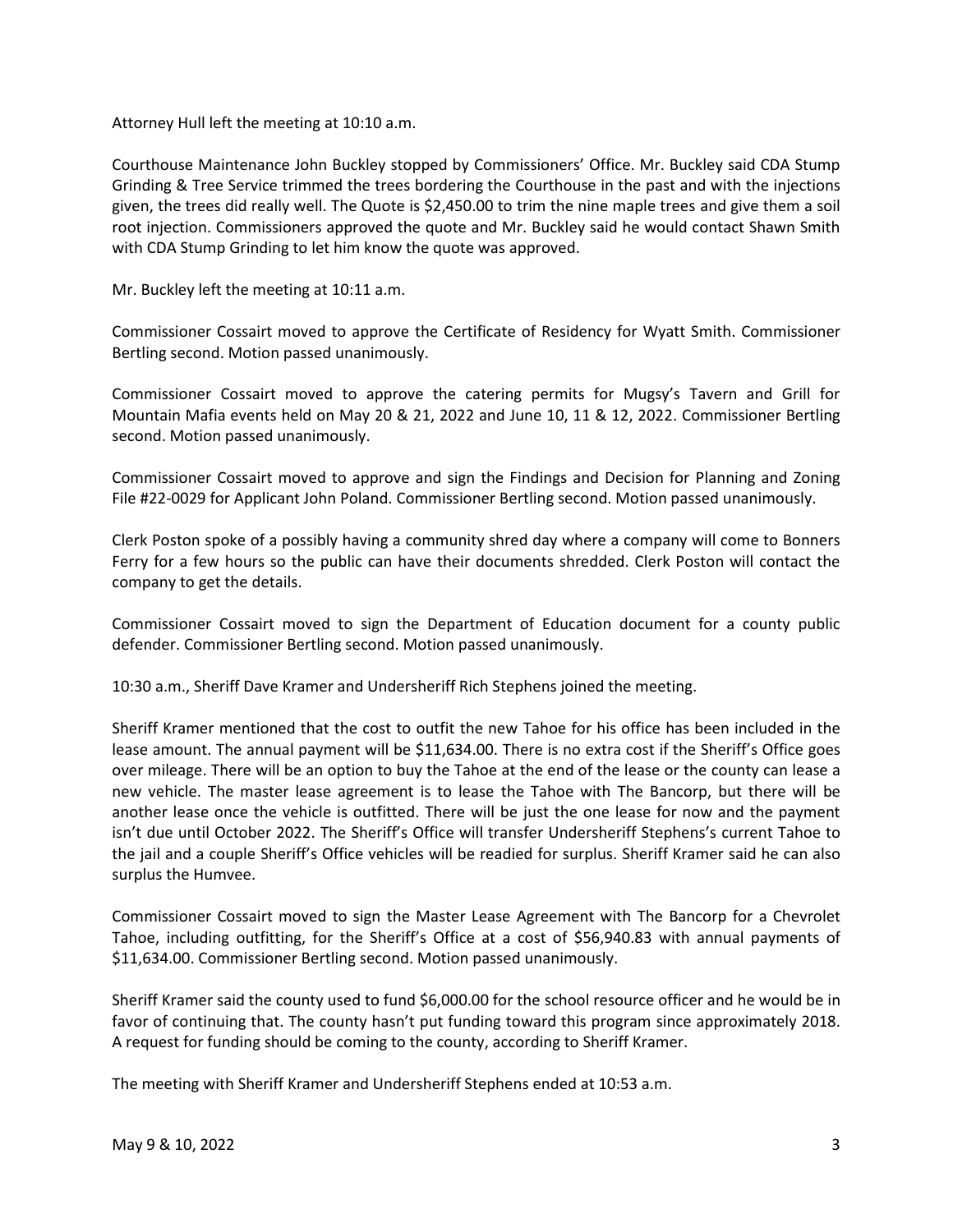Commissioners reviewed claims for payment. Fund totals are as follows:

| <b>Current Expense</b>             | \$<br>69,708.31 |
|------------------------------------|-----------------|
| Road & Bridge                      | 71,783.92       |
| Airport                            | 6,040.34        |
| <b>District Court</b>              | 4,410.90        |
| Justice Fund                       | 73,348.99       |
| 911 Funds                          | 11,889.27       |
| <b>Health District</b>             | 18,925.00       |
| Indigent & Charity                 | 17,012.76       |
| <b>Parks and Recreation</b>        | 4,377.15        |
| Revaluation                        | 473.69          |
| Solid Waste                        | 22,112.93       |
| <b>Veterans Memorial</b>           | 60.40           |
| Weeds                              | 647.53          |
| Restorium                          | 18,106.84       |
| Waterways                          | 445.47          |
| Grant, Boat Safety                 | 285.14          |
| Grant, Emergency Communication     | 2,054.84        |
| Grant, Fire Mitigation             | 10,817.52       |
| <b>TOTAL</b>                       | \$332,501.00    |
| <b>Trusts</b>                      |                 |
| Boundary Co. Drug Court Trust      | 2,728.45        |
| Driver's License Trust             | 21,872.00       |
| <b>Interlock Device Fund</b>       | 100.00          |
| <b>Motor Vehicle Trust Acct</b>    | 386,384.28      |
| Sheriff's Trust Fund               | 598.60          |
| <b>Sheriff's Special Projects</b>  | 107.94          |
| <b>Odyssey Court Trust Account</b> | 20,450.75       |
| <b>Odyssey Bond Trust Account</b>  | 2,609.00        |

| <b>TOTAL</b> | \$434,851.02 |
|--------------|--------------|
|              |              |

**GRAND TOTAL \$767,352.02**

Citizens are invited to inspect detailed records on file in the Courthouse (individual claims & Commissioners' allowance & warrant register record 2021-2022).

11:30 a.m., Assistant Restorium Administrator Diana Lane joined the meeting to give the department report. Ms. Lane informed Commissioners that the Restorium has a new admission today and two more admissions on Thursday so that will put occupancy at approximately 29. Those present reviewed expenses and revenue for the Restorium.

The meeting with Ms. Lane ended at 11:45 a.m.

Commissioners recessed for lunch at 11:50 a.m.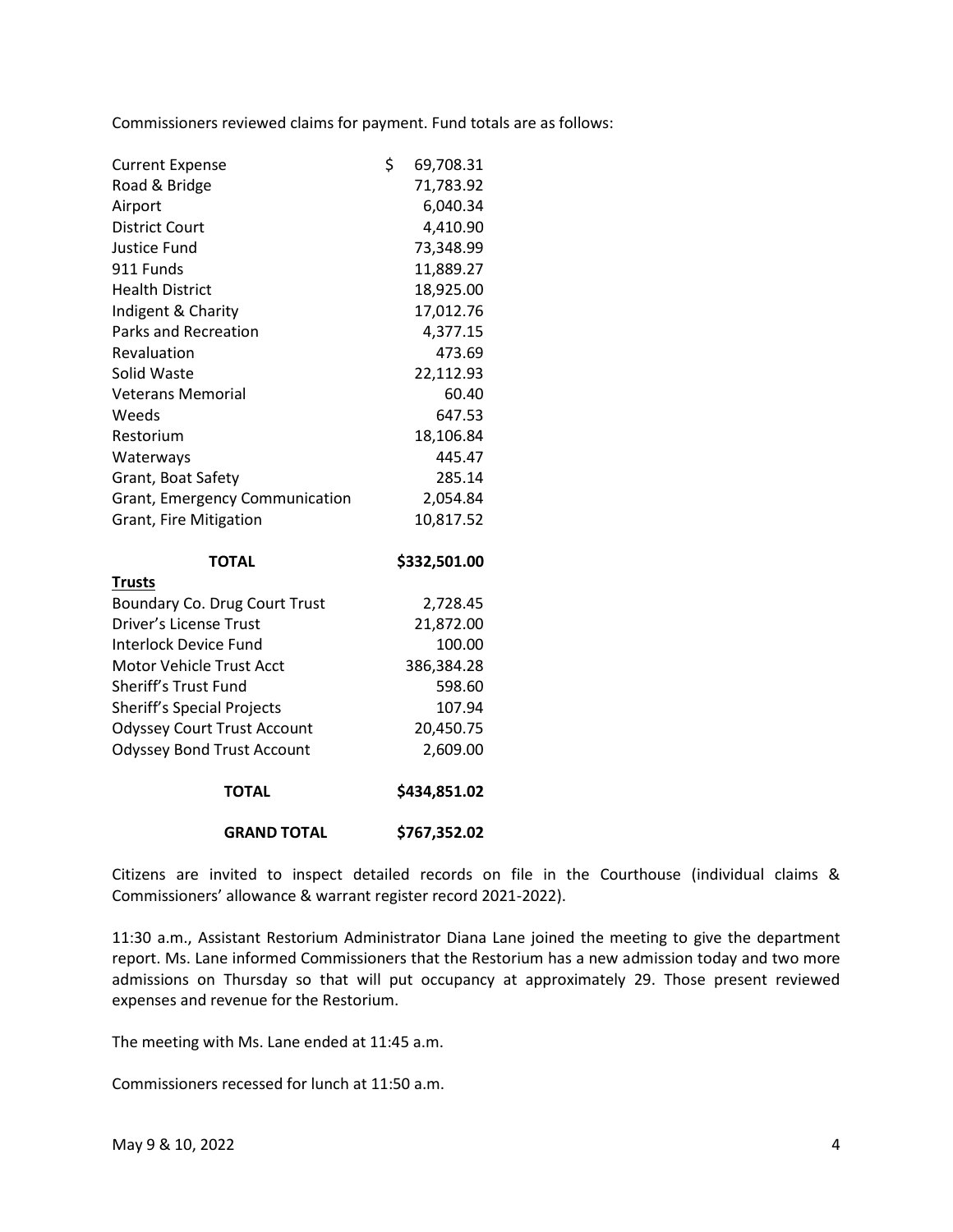1:30 p.m., Commissioners reconvened for the afternoon session with Chairman Dan Dinning, Commissioner Wally Cossairt, Commissioner Tim Bertling, Clerk Glenda Poston, and Deputy Clerk Michelle Rohrwasser.

1:30 p.m., Boundary Economic Development Council Director David Sims joined the meeting.

Mr. Sims discussed having reviewed information sent to him about a program for broadband service and he said the new plan is similar to the original one, except for some edits. Funding is a part of the American Rescue Plan Act (ARPA). Mr. Sims said this program will probably have a lot of higher performance standards than the first program. The match required is 25%, but it can be waived in certain circumstances. Providers can apply for the funds themselves, according to Mr. Sims. Chairman Dinning asked if the county needs to do anything and Mr. Sims said he doesn't think any comments need to be made. Clerk Poston said if Commissioners are going to move the University of Idaho Ag/Extension Program to the building once used by North Idaho College, would this opportunity provide high bandwidth as that is what the University of Idaho has now so the public can sit outside and log in. It was said that EL Internet or Ziply will probably serve that building. It was said the county could apply for funding and it will provide 100 megabytes. Clerk Poston said the fairgrounds doesn't have that. Chairman Dinning said it would be nice to have that. Commissioner Bertling clarified that this is to fund the deficiencies in the county. Mr. Sims said one problem in the past and probably still to this day is that the maps are not very accurate as they show Bonners Ferry having 13 internet service providers, but it's more like eight. Chairman Dinning said in the prior program for broadband service the providers only had to provide 25 megabytes.

Mr. Sims informed Commissioners that he talked to Jeremy Davy with Cabinet Mountains Water District, Ryan Comer with Alta Forest Products, and Damon Allen and Jim Thompson with the Idaho Transportation Department about getting together and doing a planning exercise for the projects in the Naples area. Cabinet Mountains Water District has a concern as they have a major water line under Stagecoach Road. Chairman Dinning said we need to the get the agencies involved together in one room. The priority is the railroad spur and Highway 95. Mr. Sims said Mr. Comer feels what Alta has planned will allow the trucks in and out and it would be better to have a design that would allow that. For this grant project it only allows a 5% administration fee, but if it's something like only installing a switch, it might be inexpensive. The project is between \$350,000.00 and \$500,000.00 so grant administration could be between 15% and 25%. Commissioners questioned the procurement process when it is the railroad who is applying for the grant.

The meeting with Mr. Sims ended at 1:44 p.m.

2:00 p.m., Solid Waste Department Superintendent Claine Skeen joined the meeting to discuss matters pertaining to the use of the Solid Waste Department's 10-yard containers at the fairgrounds during fair time. It was said the 10-yard containers can't be used for brush because of a safety issue. Mr. Skeen explained the locking system on the landfill's trucks. There have always been garbage containers down at the fairgrounds and there had been a roll off container for wood, but the container was moved to a monitored site. Mr. Skeen said it's the fairgrounds and Parks and Recreation and if they got a dump trailer for approximately \$8,000.00 to \$9,000.00 they can use it how they want. Commissioner Bertling said he visited with Road and Bridge and they could absolutely use a dump trailer. Mr. Skeen said he has a 14-foot trailer with sides on it if it needs to be used in the meantime. Chairman Dinning said he was trying to get away with not having to buy a separate vehicle for it. Mr. Skeen said if a roll off box is needed during fair, he has no issue with that. Chairman Dinning said let's plan on that for the fair, then